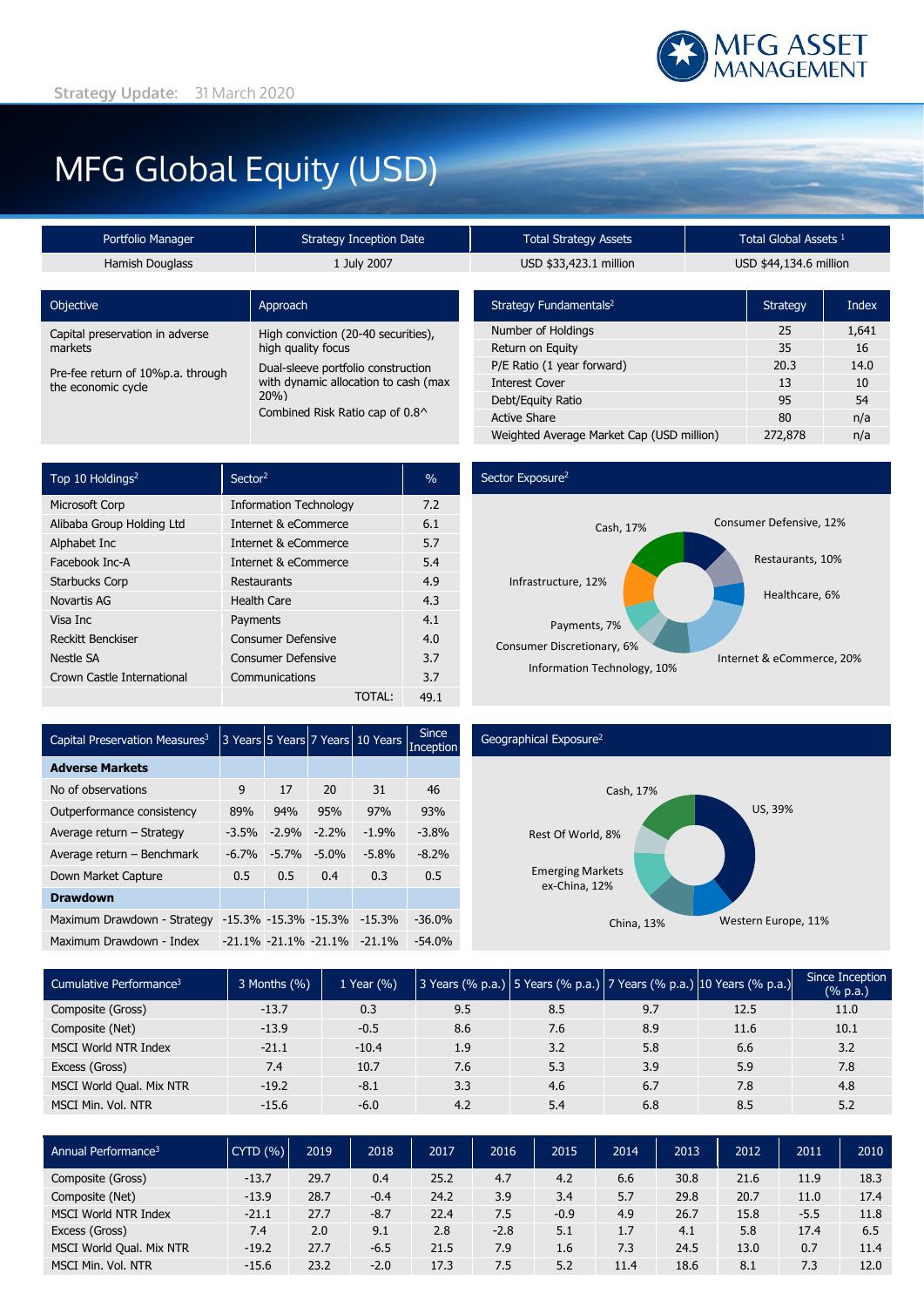| Supplementary Statistical Measures <sup>5</sup> | 3 Years | 5 Years | 7 Years | 10 Years | Since Inception |
|-------------------------------------------------|---------|---------|---------|----------|-----------------|
| Turnover                                        | 22.1%   | 19.4%   | 18.7%   | 15.9%    | 13.9%           |
| <b>Beta</b>                                     | 0.8     | 0.8     | 0.8     | 0.7      | 0.8             |
| Tracking Error (% p.a.)                         | 5.4%    | 5.0%    | $4.8\%$ | 5.7%     | 6.7%            |
| Standard Deviation - Strategy                   | 12.1%   | 11.3%   | 10.8%   | 11.3%    | 13.3%           |
| Information Ratio                               | 1.4     | 1.0     | 0.8     | 1.0      | 1.2             |

1 Comprised of all Global Strategies.

2 The data is based on a representative portfolio for the strategy. Sectors are internally defined. Geographical exposure is calculated on a look through basis based on underlying revenue exposure of individual companies held within the portfolio. Exposures may not sum to 100% due to rounding. The Index is the MSCI World NTR Index. Refer to the Important Notice below for further information.<br>3 Risk measures are calcula measured monthly.

4 Returns are for the Global Equity Composite and denoted in USD. Performance would vary if returns were denominated in a currency other than USD. Refer to the GIPS Disclosure section below for<br>further information. Composi

under consideration. Actual fees may vary depending on, among other things, the applicable fee schedule and portfolio size. Fees are available upon request.<br>5 Supplementary Statistical Measures Beta, Tracking Error and Inf

\* Returns are only for part year.

#### **IMPORTANT NOTICE**

This material is being furnished to you to provide summary information regarding Magellan Asset Management Limited 'doing business as'/'trading as' MFG Asset Management ('MFG Asset Management') and an investment fund or investment strategy managed by MFG Asset Management ('Strategy'). No distribution of this material will be made in any jurisdiction where such distribution is not authorised or is unlawful. This material does not constitute, and may not be used for the purpose of, an offer or solicitation in any jurisdiction or in any circumstances in which such an offer or solicitation is unlawful or not authorized or in which the person making such offer or solicitation is not qualified to do so. This material is not intended to constitute<br>advertising or advice of any

The investment program of the Strategy presented herein is speculative and may involve a high degree of risk. The Strategy is not intended as a complete investment program and is suitable only for sophisticated investors who can bear the risk of loss. The Strategy may lack diversification, which can increase the risk of loss to investors. The Strategy's performance may be volatile. The past performance of the Strategy is not necessarily indicative of future results and no person guarantees the performance of the Strategy or the amount or timing of any return from it. There can be no assurance that the Strategy will achieve any targeted returns, that asset allocations will be met or that the Strategy will be able to implement its investment Strategy or achieve its investment objective. The management fees, incentive fees and allocation and other expenses of the Strategy will reduce trading profits, if any, or increase losses. The Strategy will have limited liquidity, no secondary market for interests in the Strategy is expected to develop and there are restrictions on an investor's ability to withdraw and transfer interests in the Strategy. In making an investment decision, you must rely on your own examination of any offering documents relating to the Strategy.

No representation or warranty, express or implied, is made with respect to the correctness, accuracy, reasonableness or completeness of any of the information contained in this material. This information is subject to change at any time and no person has any responsibility to update any of the information provided in this material. MFG Asset Management will not be<br>responsible or liable for any losses, whet upon any part of the information contained in this material including trading losses, loss of opportunity or incidental or punitive damages.

This material is strictly confidential and is being provided to you solely for your information and must not be copied, reproduced, published, distributed, disclosed or passed to any other person at any time without the prior written consent of MFG Asset Management. Any trademarks, logos, and service marks contained herein may be the registered and unregistered trademarks of their respective owners. Nothing contained herein should be construed as granting by implication, or otherwise, any licence or right to use any trademark displayed without the written permission of the owner.

United Kingdom - This material does not constitute an offer or inducement to engage in an investment activity under the provisions of the Financial Services and Markets Act 2000 (FSMA). This material does not form part of any offer or invitation to purchase, sell or subscribe for, or any solicitation of any such offer to purchase, sell or subscribe for, any shares, units or other type of investment product or service. This material or any part of it, or the fact of its distribution, is for background purposes only. This material has not been approved by a person authorised under the FSMA and its distribution in the United Kingdom and is only being made to persons in circumstances that will not constitute a financial promotion for the purposes of section 21 of the FSMA as a result of an exemption contained in the FSMA 2000 (Financial Promotion) Order 2005 as set out below. This material is exempt from the restrictions in the FSMA<br>as it is to be strictly communicate

United States of America - This material is not intended as an offer or solicitation for the purchase or sale of any securities, financial instrument or product or to provide financial services. It is not the intention of MFG Asset Management to create legal relations on the basis of information provided herein. Where performance figures are shown net of fees charged to clients, the performance has been reduced by the amount of the highest fee charged to any client employing that particular strategy during the period under consideration. Actual fees may vary depending on, among other things, the applicable fee schedule and portfolio size. Fees are available upon request and also may be found in Part II of MFG Asset Management's Form ADV.

The MSCI World Index (Net) is a free-float adjusted market capitalization weighted index that is designed to measure the equity performance of 24 developed markets. Index results assume<br>the reinvestment of all distribution treaties.

#### **GLOBAL INVESTMENT PERFORMANCE STANDARDS (GIPS®) DISCLOSURE**

Magellan Asset Management Limited, doing business as MFG Asset Management in jurisdictions outside Australia and New Zealand, (MFG Asset Management) claims compliance with the Global Investment Performance Standards (GIPS ®)

For the purpose of complying with GIPS, the Firm is defined as all discretionary portfolios managed by MFG Asset Management, excluding portfolios managed by subsidiaries operating as<br>distinct business entities. MFG Asset M Australia. Total Firm assets is defined as all assets managed by MFG Asset Management, excluding assets managed by subsidiaries operating as distinct business entities.

The Global Equity composite is a concentrated global equity strategy investing in high quality companies (typically 20-40 stocks). High quality companies are those companies that have sustainable competitive advantages which translate into returns on capital materially in excess of their cost of capital for a sustained period of time. The investment objectives of the Global Equity strategy are to earn superior risk adjusted returns through the business cycle whilst minimising the risk of a permanent capital loss. The composite was created in December 2011.

To achieve investment objectives, the composite may also use derivative financial instruments including, but not limited to, options, swaps, futures and forwards. Derivatives are subject to<br>the risk of changes in the marke effect, which may increase the volatility of the composite and may reduce its returns.

A copy of the composite's GIPS compliant presentation and/or the firm's list of composite descriptions are available upon request by emailing client.reporting@magellangroup.com.au The representative portfolio is an account in the composite that closely reflects the portfolio management style of the strategy. Performance is not a consideration in the selection of the representative portfolio. The characteristics of the representative portfolio may differ from those of the composite and of the other accounts in the composite. Information regarding the representative portfolio and the other accounts in the composite is available upon request.

USD is the currency used to calculate performance. GLOBALUSD43921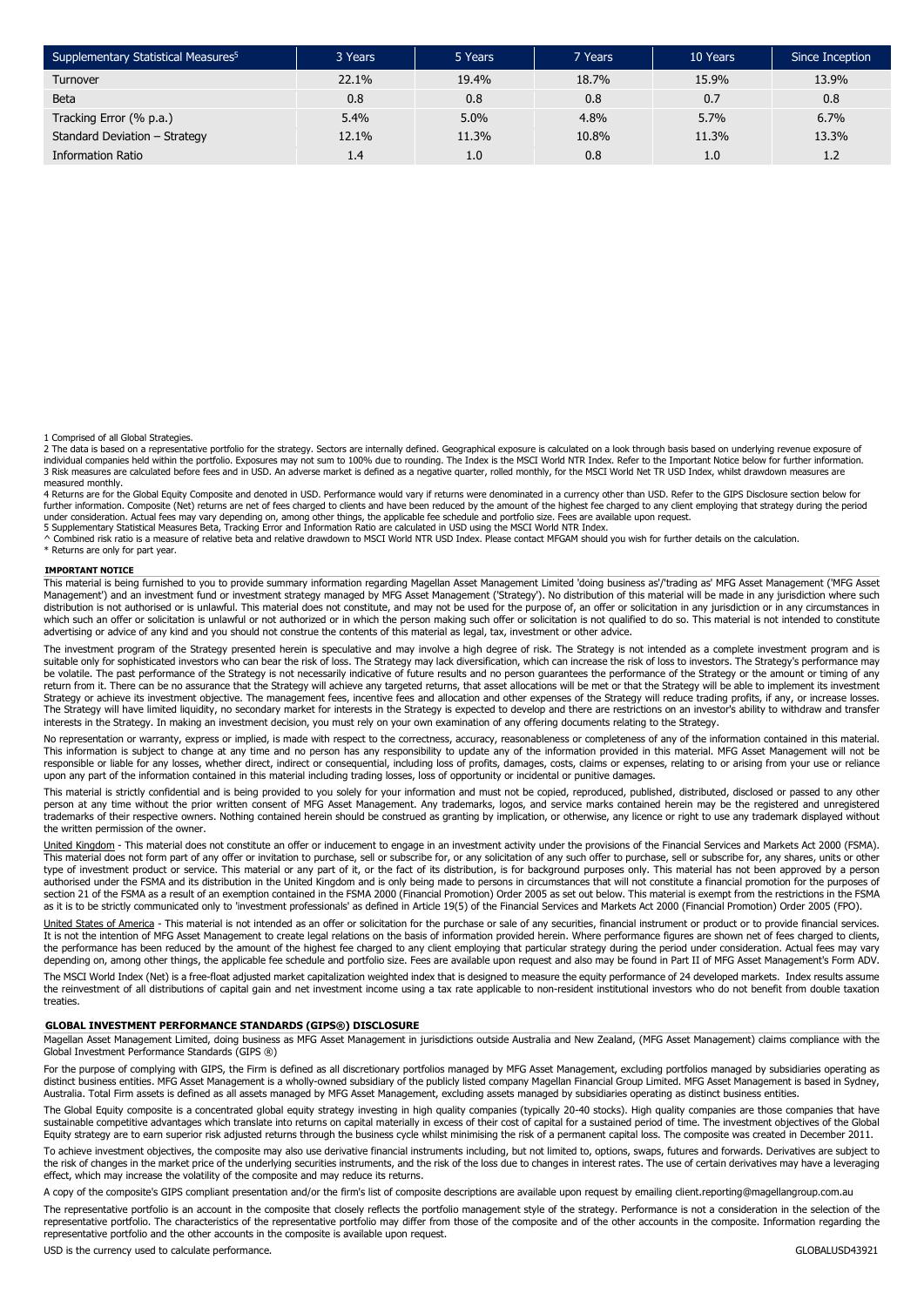# **Market Commentary**

Global stocks in the three months ended March  $31<sup>st</sup>$  staged their biggest quarterly decline in more than 10 years after the coronavirus that causes the illness called covid-19 escaped from China and battered global economic activity, corporate earnings and investor sentiment to such an extent the pandemic threatened to usher in a global recession. During the quarter, all 11 sectors dived in US-dollar terms. Energy (-45%) declined the most after Saudi Arabia and Russia commenced an oil price war while healthcare (-12%) fell least. The Morgan Stanley Capital International World Index fell 21% in US dollars – its biggest quarterly drop since the global financial crisis struck in the December quarter of 2008.

US stocks fell as companies withdrew guidance as authorities enforced lockdowns, shut service industries and told people to 'self-isolate' as the virus took hold across the 50 states but with particular venom in New York. Emergency fiscal stimulus and radical monetary easing failed to arrest the economic emergency that some commentators said could lead to at least a 10% decline in GDP in the June quarter. Congress passed a package worth US\$2 trillion to help households and businesses cope. The Federal Reserve in two unscheduled steps in March cut the US cash rate by 150 basis points to near zero, promised unlimited bond buying to stabilise government and corporate credit markets and announced a US\$300 billion program to lend to US companies. Neither stopped a record 3.28 million people from claiming unemployment insurance in the week ended March 21, up 3.0 million from the week before and more than four times the previous record of 695,000 in October 1982. In political news, former vice president Joe Biden all but clinched the Democratic Party's nomination to contend the presidential election against Donald Trump in November by winning most of the primaries held in March after the party's establishment united to defeat the bid by self-described socialist Bernie Sanders. The S&P 500 Index plummeted 20%, after reaching a record high in February due to robust earnings reports.

European stocks sank as the coronavirus epidemic took hold, especially in Italy, Spain and France, German politics became unsettled and reports showed the eurozone economy was struggling even before the virus hit. Towns in northern Italy were quarantined in February after they formed the first area in Europe to experience a stream of infections from the novel coronavirus but such steps failed to spare Italy or stop the spread of the pandemic across Europe. German political uncertainty rose when Annegret Kramp-Karrenbauer, the leader of the Christian Democrats, said she would not run for chancellor in next year's election, which threw open the race to succeed Angela Merkel as chancellor. A report in February showed the eurozone economy expanded only 0.1% in the fourth quarter – Germany's economy showed no growth for the three months. Reports in March, when the virus had enforced lockdowns across Europe, showed consumer confidence at a five-year low and business activity plunging – the IHS Markit purchasing managers index for Germany, for example, fell from 50.7 points in February (any figure over 50 indicates expansion) to 37.2 in March. The Euro Stoxx 50 Index plummeted 26%.

In other markets, Japan's Nikkei 225 Index dropped 20% after a report showed the economy shrank at an annualised pace of 6.3% in the fourth quarter due to an increase in the consumption tax and covid-19 posed such a threat schools were closed and large gatherings and sports events were cancelled or curtailed. China's CSI 300 Index lost 10% as measures to contain the coronavirus kept businesses and ports closed and prevented workers from returning to their jobs and the official manufacturing purchasing managers index fell to a record low of 35.7 in February from 50 in January. The S&P/ASX 200 Accumulation Index slumped 21% as authorities froze much economic activity, sparking immediate job losses, and the virus jolt to the global economy mauled material prices. The MSCI Emerging Markets Index shed 24% in US dollars on the prospect of a global recession.

Index movements are in local currency.

# **Strategy Commentary**

The strategy recorded a negative return for the quarter. The biggest detractors were the investments in Yum! Brands, Starbucks, HCA Healthcare and Facebook. Yum! Brands and Starbucks fell as their outlets were closed when countries ordered lockdowns or restrictions on restaurants to stop the transmission of the virus – though the decline in Yum! Brands first started when the owner of KFC, Pizza Hut and Taco Bell restaurants reported a 2% decline in Pizza Hut's same-store sales for the fourth quarter. HCA Healthcare dropped after elective surgeries were deferred as hospitals built capacity to respond to the pandemic and investors weighed the impact of the unprecedented jump in US unemployment on HCA's revenue mix from different payers. Facebook fell after demand for advertising fell amid the health and economic emergency.

Two investments to rise in local currency were Microsoft and Tencent. Microsoft surged to a record high over the quarter after its cloud business helped the software giant beat earnings and revenue forecasts for the fourth quarter of 2019 and then held up relatively well after it was judged a stock that would benefit from the world's switch to online due to the pandemic. Tencent rose on an improving earnings outlook and as the virus forced Chinese to work from home and engage more with the company's suite of digital services.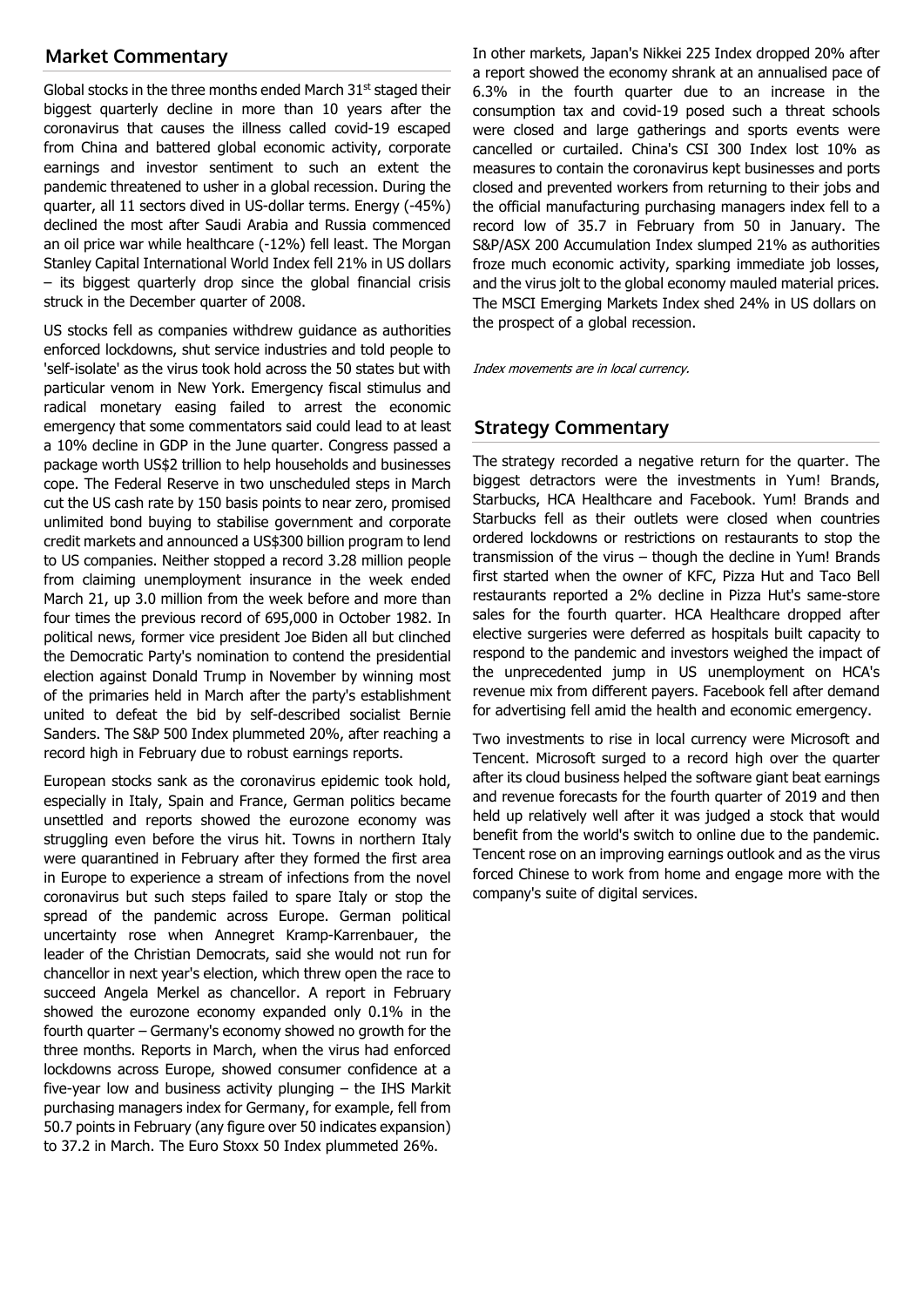

Top this for a company head's farewell to staff. A tearful Alibaba co-founder Jack Ma wore oversized purple-tinged glasses, a studded leather jacket with chains and a braided long-haired wig and sang Chinese pop songs accompanied by two other co-founders, a rock-star-decked Lucy Peng, and Joe Tsai, who opted for a 'Marilyn Monroe'-style dress and a blonde wig. And these were just some of the antics at a four-hour celebration in front of 60,000 employees in September last year in the eastern Chinese city of Hangzhou to mark Ma's achievements and the e-commerce giant's 20th birthday.[1](#page-3-0)

The company that earned 377 billion yuan (US\$56 billion) in revenue in fiscal 2019 had much to celebrate. Alibaba, with more than 60% market share, is the leading e-commerce marketplace operator in China, which is one of the world's fastest-growing online retail markets thanks to rising incomes, the proliferation of smartphones and the fact that traditional western-style retailing never fully developed in the country. Alibaba's domestic consumer-to-consumer platform Taobao (launched in 2003) and its business-to-customer platform Tmall (launched in 2008) that houses the world's most valuable brands have 820 million monthly users today. The platforms generate transactions worth almost US\$950 billion a year, an amount twice that of Amazon's. Alibaba is behind the world's largest shopping event; the company's annual 'Singles Day', which on November 11 last year notched a record US\$38.4 billion in sales across Alibaba's main e-commerce sites.

And e-commerce is just one of Alibaba's businesses. The company has used the profits from its lucrative e-commerce arm to expand into other large, fast-growing and oftencomplementary industries. Two of its most promising businesses include Alibaba Cloud Intelligence (founded in 2009), which is one of the world's largest cloud-computing businesses, and Ant Financial (established in 2004, 33% owned by Alibaba), which is China's largest payments and digital financial services platform. In addition, Alibaba operates China's leading digital advertising platform, emerging international e-commerce platforms (AliExpress and Lazada), one of China's leading online-food delivery and local-services platforms (Ele.me), a logistics business that supports the delivery of millions of items daily (Cainiao), a grocery business pioneering online-offline integration (Hema) and a leading digital media and entertainment business (Youku). Together, these businesses are supporting enterprise digitalisation in China and, in aggregate, have helped Alibaba notch revenue growth of 48% p.a. over the past five years.

<span id="page-3-0"></span>Alibaba is well placed to record impressive earnings growth in coming years. The company is positioned to benefit from growing consumer spending in China and rising online penetration in rural cities. Network effects, user data insights,

economies of scale and an ability to outspend competitors are sealing Alibaba's market supremacy across many e-commerce segments. The synergies across Alibaba's many units attract and retain people to its sites, which presents opportunities to cross-promote, hone algorithms and monetise data through targeted ads. The cloud arm, which is twice the size of its next Chinese rival, is well positioned to add to its 1.4 million paying customers that include more than half of the A-share listed companies in China and 80% of Chinese technology companies. All up, Alibaba's wide reach presents as a unique opportunity to benefit from China's digital transformation and shift to a consumption economy.

Alibaba comes with risks, to be clear. One that is common to Chinese stocks is that, to skirt government restrictions on foreign ownership of 'sensitive' businesses, foreign investors can gain exposure to Alibaba only by investing in 'variable interest entity' structures where they don't own shares in the operating companies directly. Another risk is interference from the Chinese government and its omnipotent regulatory powers. Although these market nuances create uncertainty for foreign shareholders, the probability of them transpiring into material shareholder losses for high-profile companies such as Alibaba is considered to be low, particularly given the importance of foreign capital to the Chinese economy. Another risk is that Alibaba competes for the attention and business of Chinese consumers in a dynamic market against the formidable Tencent, JD.com and Meituan-Dianping. Notwithstanding the intense competition, Alibaba is likely to deliver the earnings growth in coming years that justify its risks.

## **Four reporting segments**

In 1999, Ma was one of 18 people who gathered in his small, shared apartment in Hangzhou to form Alibaba. The company's first initiatives were to create the English-language global wholesale marketplace Alibaba.com and a domestic-based marketplace, now known as 1688.com, for domestic wholesale trade. By the end of 2001, Alibaba.com had more than one million registered users and within another 18 months the company was profitable.

Skip to 19 September 2014 and Alibaba, after 15 years of excelling in e-commerce and branching beyond by organic investment, acquisition, forming alliances and minority investments, emerged as one of the world's most valuable technology companies, raising a record US\$25 billion for its New York Stock Exchange debut.

Alibaba's secondary listing on the Hong Kong Stock Exchange in 2019 was just as successful for the company now under CEO Daniel Zhang that reports its earnings across four key segments. The 'core commerce' division earned 86% of group revenue in fiscal 2019 from commission fees, memberships and advertising on Alibaba's e-commerce platforms. Core commerce also includes revenue generated from the sale of goods (i.e. first-party sales), primarily through Alibaba's New Retail initiative, Hema, as well as revenue generated from the provision of logistics services (through Cainiao) and local services (through Ele.me and Koubei).